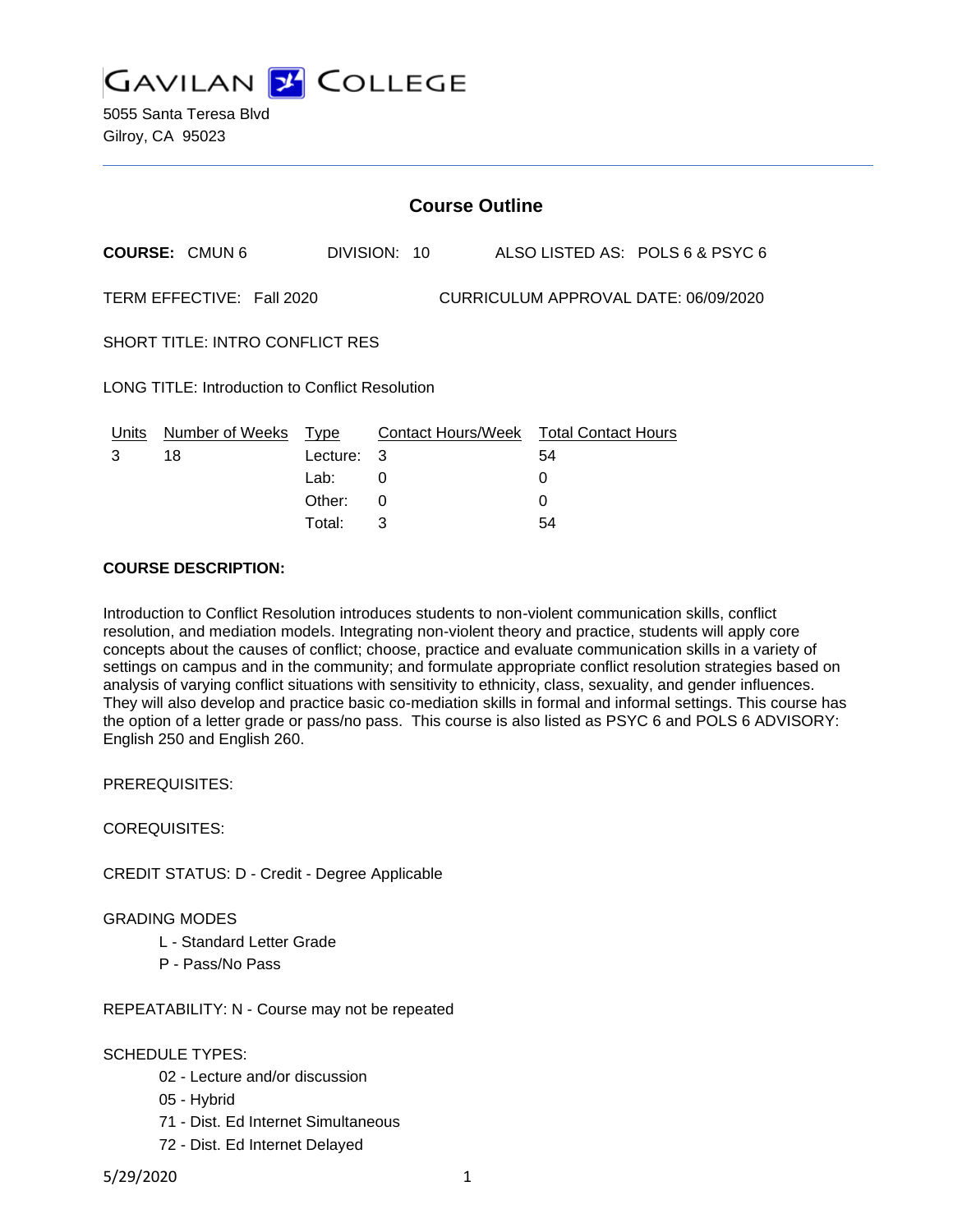#### **STUDENT LEARNING OUTCOMES:**

1. Compare, evaluate, and practice alternatives to violence in a variety of situations with a variety of different kinds of people. Measure: written and field work, tests PLO: 2,3, 4 ILO: 1,2,4,6 GE-LO: E1 E2 F1 Year Assessed: 2013-14

2. Identify various communication styles that exacerbate or resolve conflict. Measure: written and field work, in-class role plays, tests PLO: 3, 4 ILO: 1, 4, 6 GE-LO: A1 D2 E1 E2 F1

3. Identify, summarize, and address core issues for various stakeholders in real-life conflict situations. Measure: written and field work, in-class role plays, tests PLO: 1,3,4 ILO: 1, 2 GE-LO: A1 E1 E2 E3

4. Explain the history of nonviolence and the theory of its most famous and successful practitioners Measure: written and field work, in-class role plays, tests PLO: 2, 3 ILO: 2, 7 GE-LO: D1 E1 E2 F1 Year Assessed: 2013-14

5. Appraise the impact of various cultural differences upon the definition, recognition, management, and resolution of conflicts Measure: written and field work, in-class role plays, tests PLO: 2,4 ILO: 1, 4, 6 GE-LO: C3 C7 E1 E2 F1 F2

6. Evaluate advantages and disadvantages of various means of conflict resolution in differing scenarios, developing a personal Measure: written and field work, in-class role plays, tests PLO: 3, 4 ILO: 2, 7 GE-LO: E1 E2 F1 Year Assessed: 2013-14

### PROGRAM LEARNING OUTCOMES:

1. practice and analyze democratic civic engagement.

2. demonstrate and evaluate relationships between local and national issues, movements, and ideas as they relate to local communities.

3. demonstrate a range of skills including: research, documentation, analysis, evaluation, communication, contextualization, teamwork, observation, and cultural competency by relating social science concepts and theories to issues of importance to local communities.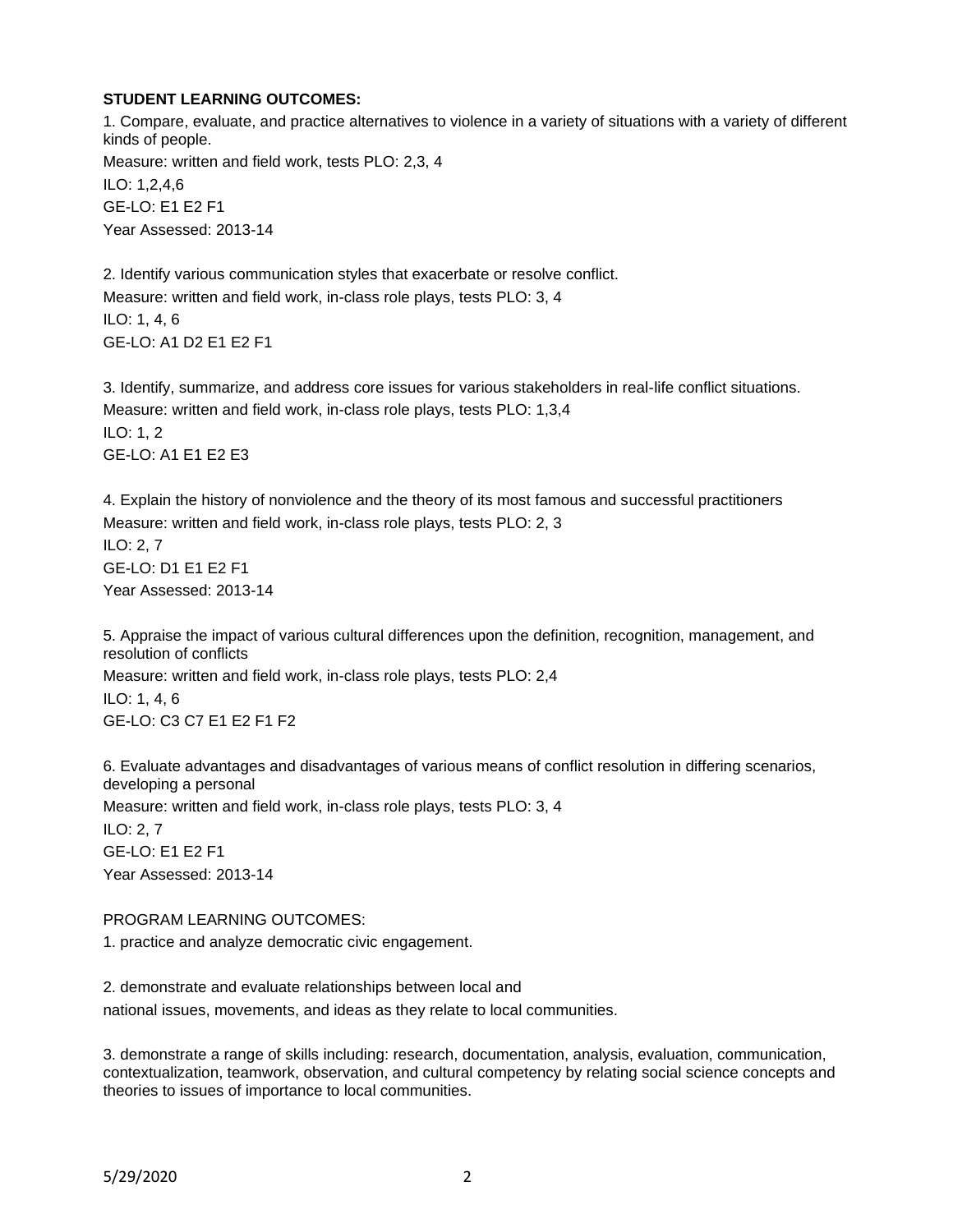4. identify, develop, use, and assess tools and methods for community change and social justice. CULTURAL DIVERSITY:

This course promotes understanding of: Cultural awareness Mutual respect among diverse peoples

# **CONTENT, STUDENT PERFORMANCE OBJECTIVES, OUT-OF-CLASS ASSIGNMENTS**

Curriculum Approval Date: 06/09/2020

CONTENT: PERFORMANCE OBJECTIVES:

3 hours

Overview of requirements, grading, goals and objectives; teacher and student introductions;

applicability of conflict resolution and mediation skills to everyday life and

to various major areas; brief introduction of the question; are we doomed to fight? Discussion on costs of conflict. Application of conflict theory to a conflict in student's own life.

ASSIGNMENTS: Writing assignment to introduce student and discuss student's experience with conflict and peacemaking; online skills assessment to test aptitude for mediation work; two chapters in textbook with written reflections.

6 hours

PERFORMANCE OBJECTIVES: Identify and define key terms; identify

students' own psychological styles of dealing with conflict, anger, and violence.

Discuss advantages and disadvantages to various styles; discuss larger

social implications of various styles. Identify and list ways in which

violence is present in our lives and nations. Discuss costs of conflict at

personal, national, international levels. What are advantages and disadvantages to fighting? What are advantages and disadvantages to non-violent resolution of conflict? What happens when fighting fails to resolve problems? What happens when nonviolence fails? Explain

motivation theory as it relates to the resolution of conflict; apply in

hypothetical scenarios. Learn to recognize conflict in early stages in

by behaviors, language, communication styles. Identify underlying needs

and goals in various conflicts: Explain use of non-violence by Thoreau,

Gandhi, abolitionists, suffragists, and Chavez. Practice seeing

opposing points of view and identifying underlying concerns and needs

of different stake holders. Formulate various validations in given

conflict scenarios, and rate their effectiveness. Evaluate conflicts

in which various points of view are and are not validated; distinguish

the responses of Thoreau, Gandhi, Chavez, and the social movements

above. Explain the importance of underlying needs, goals, and emotions.

Apply knowledge to examples in human history, personal life, and social relations..

ASSIGNMENTS: online readings, textbook readings and journal responses to readings. Practice of Gandhi's principles in students? lives, and journal

reports on how that went.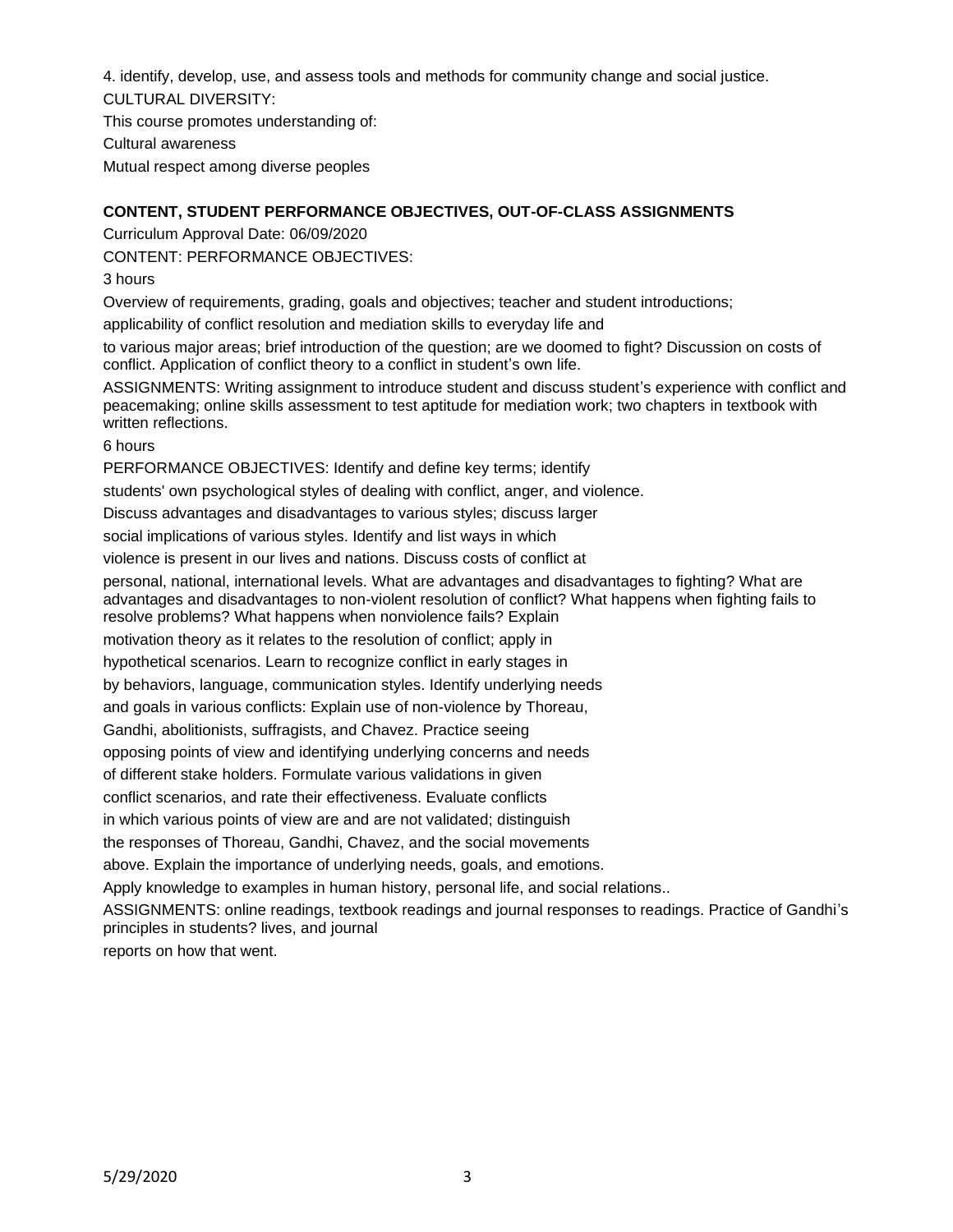12 hours

PERFORMANCE OBJECTIVES Identify key skills for conflict resolution.

Learn and practice I messages, active listening, boundaries, and

confidentiality. Identify and evaluate examples of successful and unsuccessful anger management in real life. Discuss the

value and applicability of these skills to human history and social relations. Begin Service Learning placement. . Explain and demonstrate the

concept of establishing safety; practice establishing a climate of

safety and trust. Explain Maslow's Hierarchy of Needs in relation to own life and lives of others; explore how humans get needs met in conflict situations and in non-violent situations. Define how neutrality looks and feels. Explain how to establish neutrality. Practice establishing and maintaining neutrality

in class scenarios. Appraise how successfully neutrality is maintained in scenarios given in class. Assess the impact of maintaining neutrality and not maintaining neutrality. Define neutrality as it

would be practiced in a number of personal, social, and political scenarios.

ASSIGNMENTS: Text book readings, journal responses, begin Service at Service Learning site, use of online forum to record what happened, how skills and class content were applied or could have been applied, and what student might do differently in future.

6 hours

PERFORMANCE OBJECTIVES: Demonstrate an understanding of general principles of conflict resolution and dispute mediation; demonstrate

more specific understanding of HALT; construct situations in which two

points of view are easily acknowledged and less easily acknowledged;

experiment with seeing multiple points of view in various conflict

scenarios. Contrast information and third party conflict resolution.

Practice recognizing and intervening in HALT situations when conflicts

are unlikely to be resolved. Practice empathic vocabulary; work on

formulating questions and responses that show empathy. Practice and

evaluate summarization and clarification skills that use reframing and

neutrality. Learn to choose solutions that emphasize common ground ASSIGNMENTS: Text book readings, journal responses, continue Service at Service Learning site, record what happened, how skills and class content were applied

or could have been applied, and what student might do differently in future.

3 hours

PERFORMANCE OBJECTIVES: Students will define and give examples of structural violence on the local, national, and international levels, and in their own

lives. Students will examine power dynamics that impoverish and disadvantage some social groups and individuals, and privilege and benefit others. Students

will identify Power Up and Power Down communications styles and suggest ways to reestablish neutrality given a power differential. Students will evaluation how

age, ethnicity, gender, ability, sexual orientation, and other factors affect

conflict and mediation scenarios, and suggest means to overcome power imbalances in mediation situations and in society.

ASSIGNMENTS: Text book readings, journal responses, continue Service at Service Learning site, record what happened, how skills and class content were applied

or could have been applied, and what student might do differently in future.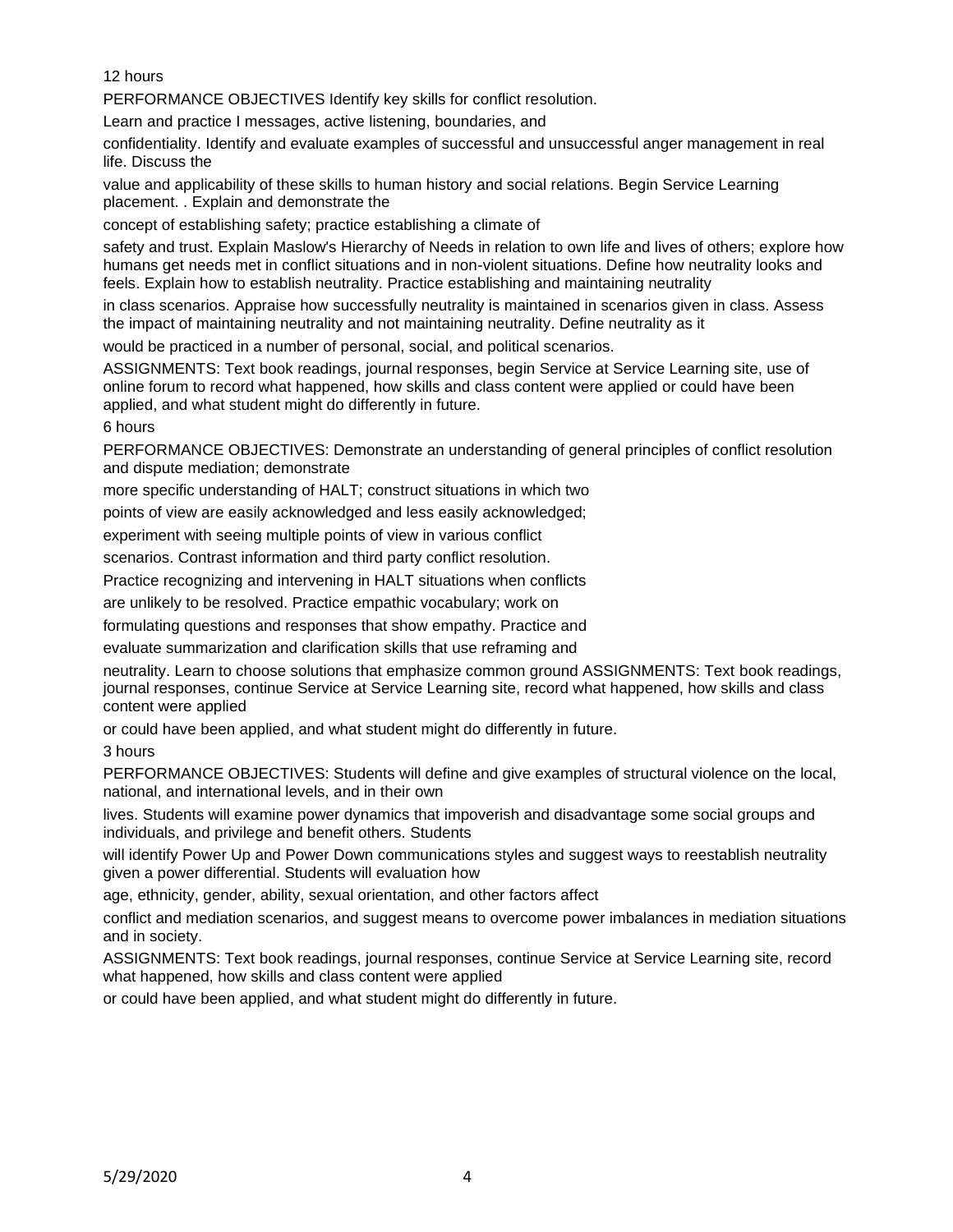# 3 hours

PERFORMANCE OBJECTIVES: Students will differentiate co-mediation from other formal

and information mediation and conflict resolution models; judge

strengths of weaknesses of various approaches in various situations.

Propose situations that are appropriate and not appropriate for co-

mediation. View and analyze a model mediation, with special attention to the

use of skills taught in class. Identify and explain each phase of the

co-mediation model;

develop justifications for each part. Practice recognizing and stating

core issues in conflicts we discuss in class.

ASSIGNMENTS: Text book readings, journal responses, continue Service at Service Learning site, record what happened, how skills and class content were applied

or could have been applied, and what student might do differently in future.

12 hours

PERFORMANCE OBJECTIVES: Students will role-play mediators and conflicting parties in a variety of situations, experimenting with their skills in each phase of

mediation, analyzing

various approaches used by co-mediators for its appropriateness to that phase.

They will compare results from different approaches. They will interpret use of

language and body language in the mediation process. Students will describe and compare stakeholders. Students will experiment with ways to elicit parties?

trust and frankness, and will learn how to recognize when to move a mediation

from one phase to the next smoothly. They will learn how to brainstorm with reality-checking as the last step. They will practice evaluating solutions until

they can quickly identify solutions that are mutual, doable, and durable.

They will apply brainstorming skills to a national or international political

issue and demonstrate how personal skills might be used at a national or an international level.

ASSIGNMENTS: Text book readings, journal responses, continue Service at Service Learning site, record what happened, how skills and class content were applied

or could have been applied, and what student might do differently in future.

6 hours

Students will each participate in at least three unassisted two-person

mediations, advancing through all three stages and reaching resolution that is

mutually agreeable to conflicting parties. Students will evaluate the mediation

skills used in each mediation, and problem-solve together when mediator panels

get stuck. Students will assess what makes mediation work more or less smoothly. Students will learn to write up mediation agreements to parties? satisfaction.

Students will evaluate the impact of conflict resolution skills upon their own

self-esteem, sense of agency,

and future plans. They will evaluate the impact of Service Learning on

themselves, their agency clients, and agencies themselves. Students will

evaluate their Service Learning experiences and suggest improvements for the

Service Agency. Practice oral responses to conflictive behavior for final exam. ASSIGNMENT: Final written assessment of service learning projects.

2 hours

Final exam.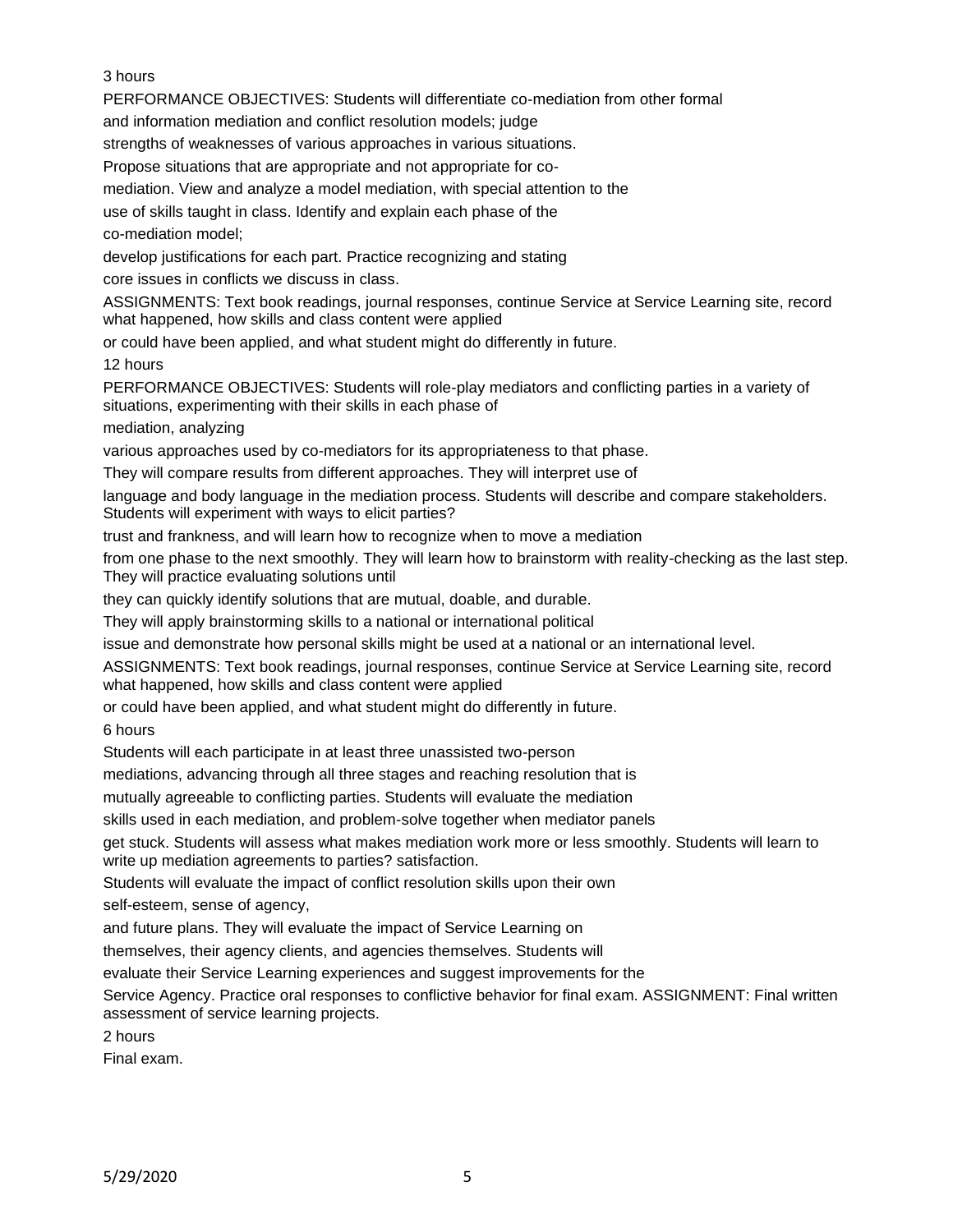### **METHODS OF INSTRUCTION:**

Reflection papers; service learning project paper and presentation; final exam; role-plays and exercises. Lecture with overhead projector; film/video, class discussion, small group collaborative projects, guest speakers when appropriate and available, panel presentations, research on WWW and in library.

### **METHODS OF EVALUATION:**

Category 1 - The types of writing assignments required: Percent range of total grade: 30 % to 40 % Written Homework Essay Exams Other: forum postings Category 2 - The problem-solving assignments required: Percent range of total grade: 30 % to 60 % Homework Problems Quizzes Exams Category 3 ? The types of skill demonstrations required: Percent range of total grade: 20 % to 30 % Class Performance/s Field Work Category 4 - The types of objective examinations used in the course:

### **REPRESENTATIVE TEXTBOOKS:**

Recommended: Levine. Getting to Resolution, or other appropriate college level text. Reading level of text: college Grade: 13 Verified by: LHalper US: Berrett-Koehler ISBN-10: 1576757714 ISBN-13: 978-1576757710 Reading level of text, Grade: 13Verified by: LHalper Other textbooks or materials to be purchased by the student: Web access essential, notebook, binder